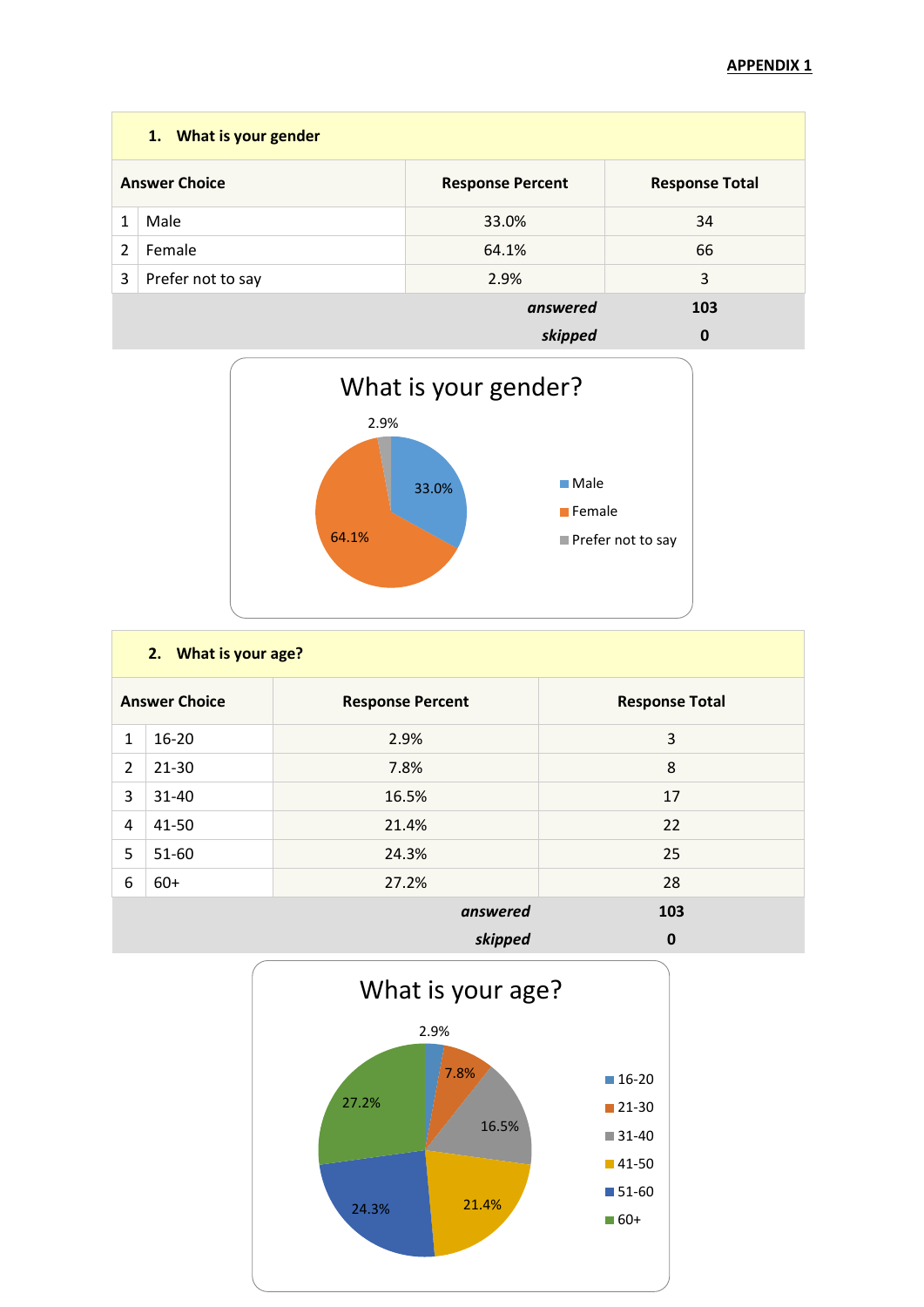| 3. Do you have access to a car? |     |                         |                       |  |  |
|---------------------------------|-----|-------------------------|-----------------------|--|--|
| <b>Answer</b><br><b>Choice</b>  |     | <b>Response Percent</b> | <b>Response Total</b> |  |  |
| 1                               | Yes | 66.0%                   | 68                    |  |  |
| າ                               | No. | 34.0%                   | 35                    |  |  |
|                                 |     | answered                | 103                   |  |  |
|                                 |     | skipped                 | 0                     |  |  |



|   | 4. How often do you use a taxi/private hire vehicle? |                       |              |  |  |
|---|------------------------------------------------------|-----------------------|--------------|--|--|
|   | <b>Answer Choice</b>                                 | <b>Response Total</b> |              |  |  |
| 1 | Daily                                                | 1.0%                  | $\mathbf{1}$ |  |  |
| 2 | Weekly                                               | 21.4%                 | 22           |  |  |
| 3 | Monthly                                              | 22.3%                 | 23           |  |  |
| 4 | Several times per year                               | 48.5%                 | 50           |  |  |
| 5 | Once a year or less                                  | 6.8%                  | 7            |  |  |
|   |                                                      | answered              | 103          |  |  |
|   |                                                      | skipped               | 0            |  |  |

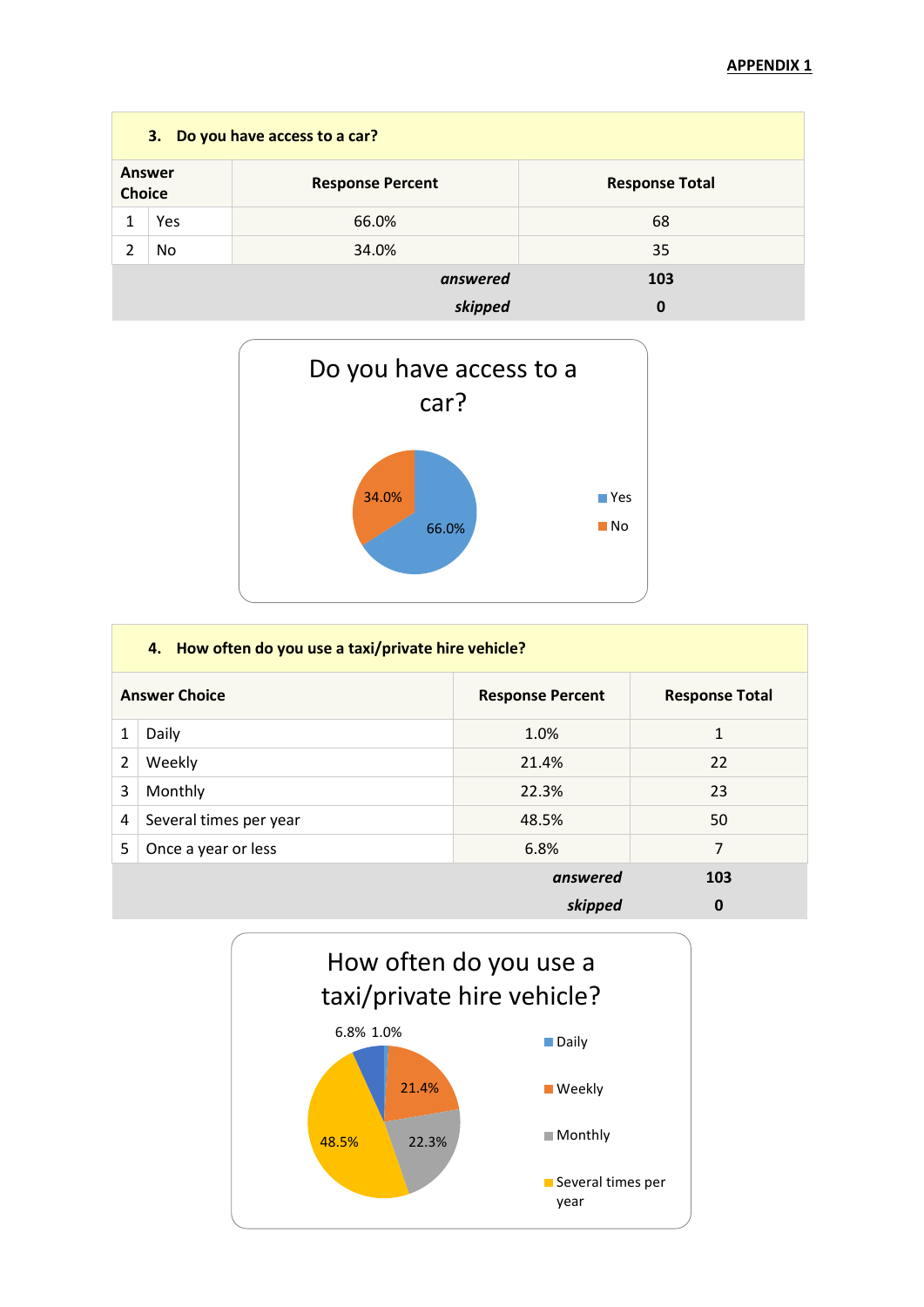|                                                                          | 5. For what purpose do you use taxis/private hire vehicles? |          |                |  |  |  |
|--------------------------------------------------------------------------|-------------------------------------------------------------|----------|----------------|--|--|--|
| <b>Answer Choice</b><br><b>Response Total</b><br><b>Response Percent</b> |                                                             |          |                |  |  |  |
| 1                                                                        | Leisure                                                     | 72.8%    | 75             |  |  |  |
| 2                                                                        | Shopping                                                    | 25.2%    | 26             |  |  |  |
| 3                                                                        | Commuting                                                   | 12.6%    | 13             |  |  |  |
| 4                                                                        | Education                                                   | 3.9%     | $\overline{4}$ |  |  |  |
| 5                                                                        | <b>Business</b>                                             | 4.9%     | 5              |  |  |  |
| 6                                                                        | Other (please specify):                                     | 11.7%    | 12             |  |  |  |
|                                                                          |                                                             | answered | 103            |  |  |  |
|                                                                          |                                                             | skipped  | 0              |  |  |  |



|   | 6. In general, how do you order a taxi/private hire vehicle? |                     |                       |  |  |  |
|---|--------------------------------------------------------------|---------------------|-----------------------|--|--|--|
|   | <b>Answer Choice</b>                                         | Response<br>Percent | <b>Response Total</b> |  |  |  |
|   | Pre-book via telephone, internet or app                      | 90.3%               | 93                    |  |  |  |
| 2 | Go to a taxi rank                                            | 34.0%               | 35                    |  |  |  |
| 3 | Hail a taxi in the street                                    | 1.9%                | 2                     |  |  |  |
|   |                                                              | answered            | 103                   |  |  |  |
|   |                                                              | skipped             | 0                     |  |  |  |

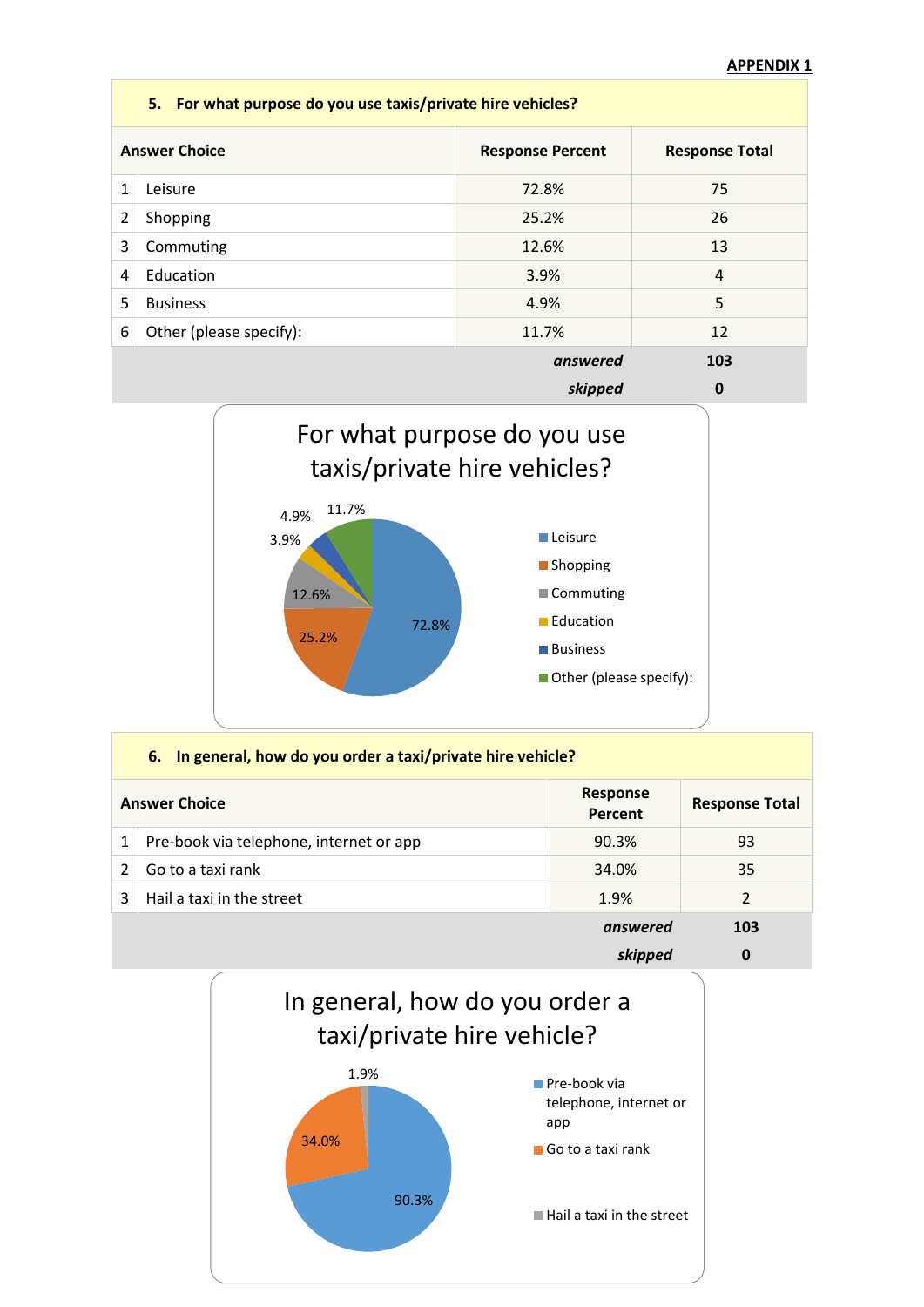|   | 7. If you hire taxis from a rank, which rank/s do you use? |                     |                       |  |  |  |
|---|------------------------------------------------------------|---------------------|-----------------------|--|--|--|
|   | <b>Answer Choice</b>                                       | Response<br>Percent | <b>Response Total</b> |  |  |  |
| 1 | Middle Gate, Newark                                        | 26.2%               | 27                    |  |  |  |
| 2 | Kirk Gate, Newark                                          | 4.9%                | 5                     |  |  |  |
| 3 | Castle Gate, Newark                                        | 28.2%               | 29                    |  |  |  |
| 4 | Lincoln Street (Railway station), Newark                   | 7.8%                | 8                     |  |  |  |
| 5 | Sherwood Drive, Ollerton                                   | 1.0%                | 1                     |  |  |  |
| 6 | N/A                                                        | 44.7%               | 46                    |  |  |  |
|   |                                                            | answered            | 103                   |  |  |  |
|   |                                                            | skipped             | 0                     |  |  |  |

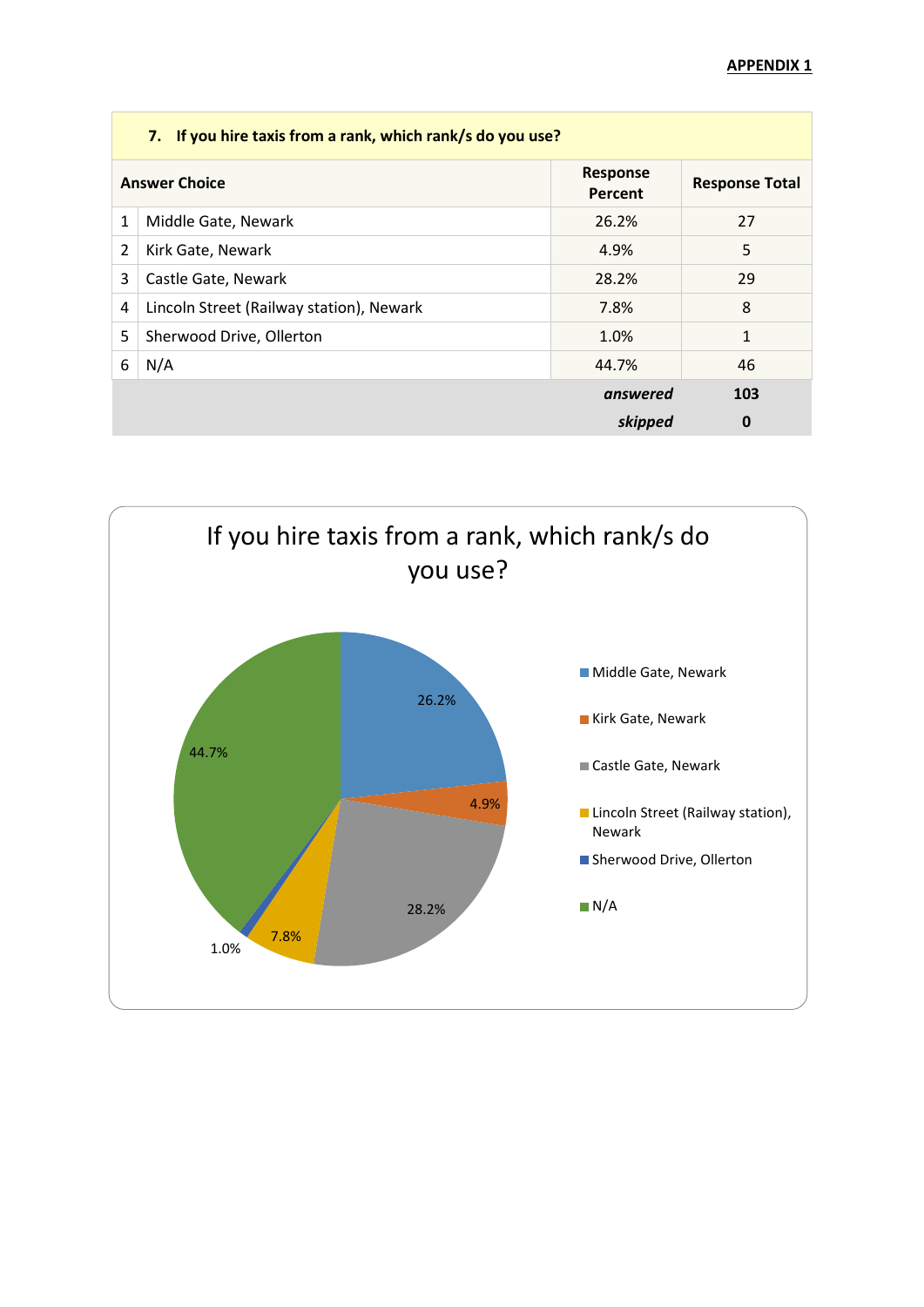|                                                                          | 8. How satisfied are you with the availability of the taxis/private hire vehicles in the NSDC<br>area? |          |             |  |  |
|--------------------------------------------------------------------------|--------------------------------------------------------------------------------------------------------|----------|-------------|--|--|
| <b>Answer Choice</b><br><b>Response Percent</b><br><b>Response Total</b> |                                                                                                        |          |             |  |  |
| 1                                                                        | Very satisfied                                                                                         | 15.5%    | 16          |  |  |
| 2                                                                        | Somewhat satisfied                                                                                     | 20.4%    | 21          |  |  |
| 3                                                                        | Neither satisfied nor dissatisfied                                                                     | 20.4%    | 21          |  |  |
| 4                                                                        | Somewhat dissatisfied                                                                                  | 22.3%    | 23          |  |  |
| 5                                                                        | Very dissatisfied                                                                                      | 21.4%    | 22          |  |  |
|                                                                          |                                                                                                        | answered | 103         |  |  |
|                                                                          |                                                                                                        | skipped  | $\mathbf 0$ |  |  |

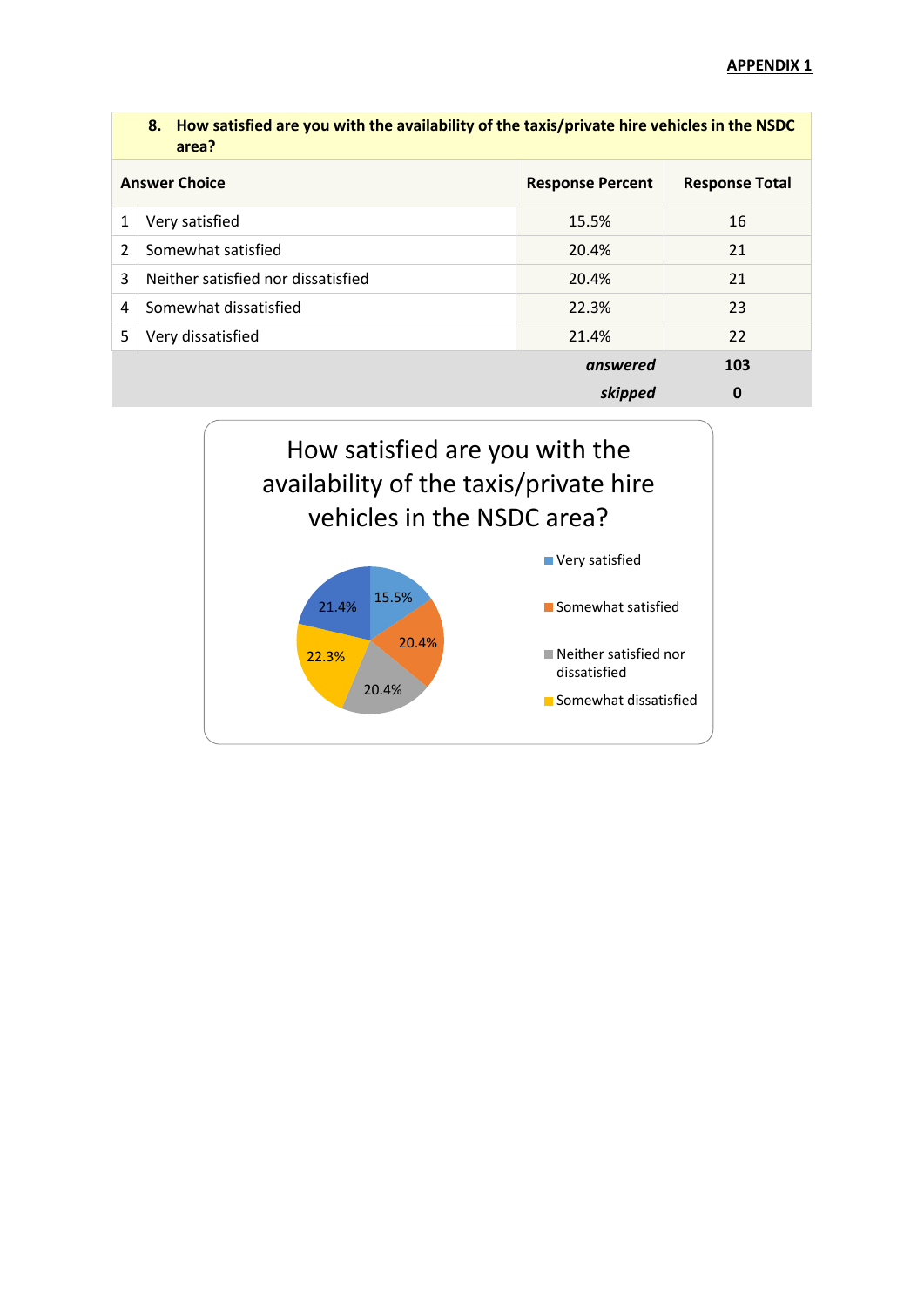| 9. If you have experienced difficulty with the availability of taxis/private hire vehicles, when did this occur? |                      |                |                  |         |                       |                          |
|------------------------------------------------------------------------------------------------------------------|----------------------|----------------|------------------|---------|-----------------------|--------------------------|
|                                                                                                                  | <b>Answer Choice</b> | <b>Morning</b> | <b>Afternoon</b> | Evening | Night (after<br>11pm) | Response<br><b>Total</b> |
| 1                                                                                                                | Monday               | 21             | 12               | 18      | 12                    | 63                       |
| $\overline{2}$                                                                                                   | Tuesday              | 18             | 11               | 18      | 10                    | 57                       |
| 3                                                                                                                | Wednesday            | 20             | 10               | 16      | 10                    | 56                       |
| 4                                                                                                                | Thursday             | 16             | 13               | 17      | 12                    | 58                       |
| 5                                                                                                                | Friday               | 20             | 15               | 36      | 26                    | 97                       |
| 6                                                                                                                | Saturday             | 15             | 16               | 46      | 32                    | 109                      |
| $\overline{7}$                                                                                                   | Sunday               | 11             | 15               | 21      | 14                    | 61                       |
| 8                                                                                                                | N/A                  | 26             | 23               | 24      | 26                    | 99                       |
|                                                                                                                  |                      |                |                  |         | answered              | 103                      |
|                                                                                                                  |                      |                |                  |         | skipped               | $\mathbf 0$              |

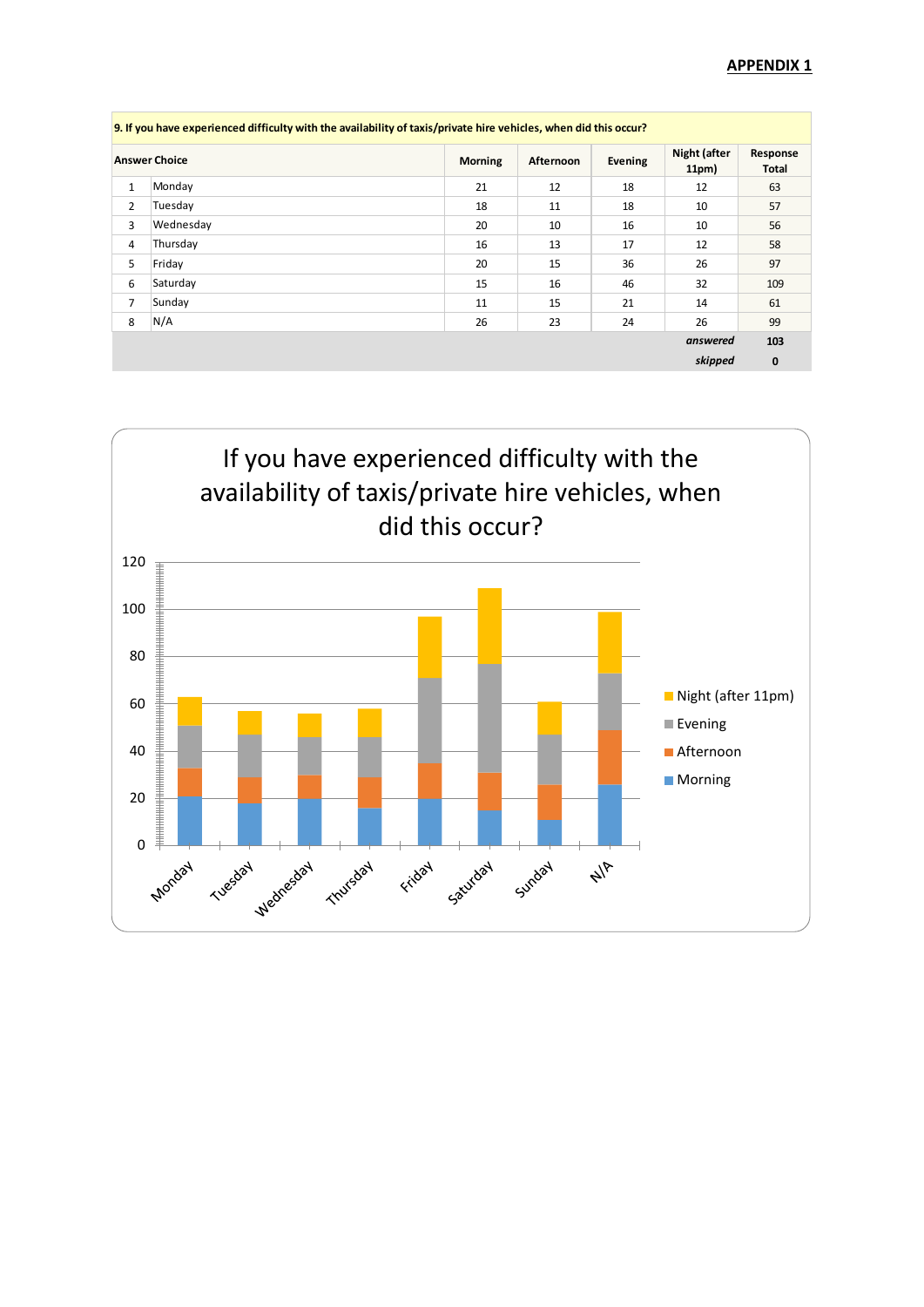|                                | 10. If you have experienced difficulty with the availability of taxis/private hire vehicles, where<br>in the district did this occur? |                         |                       |  |  |  |
|--------------------------------|---------------------------------------------------------------------------------------------------------------------------------------|-------------------------|-----------------------|--|--|--|
| <b>Answer</b><br><b>Choice</b> |                                                                                                                                       | <b>Response Percent</b> | <b>Response Total</b> |  |  |  |
| 1<br>100.0%                    |                                                                                                                                       |                         | 68                    |  |  |  |
|                                |                                                                                                                                       | answered                | 68                    |  |  |  |
| 35<br>skipped                  |                                                                                                                                       |                         |                       |  |  |  |

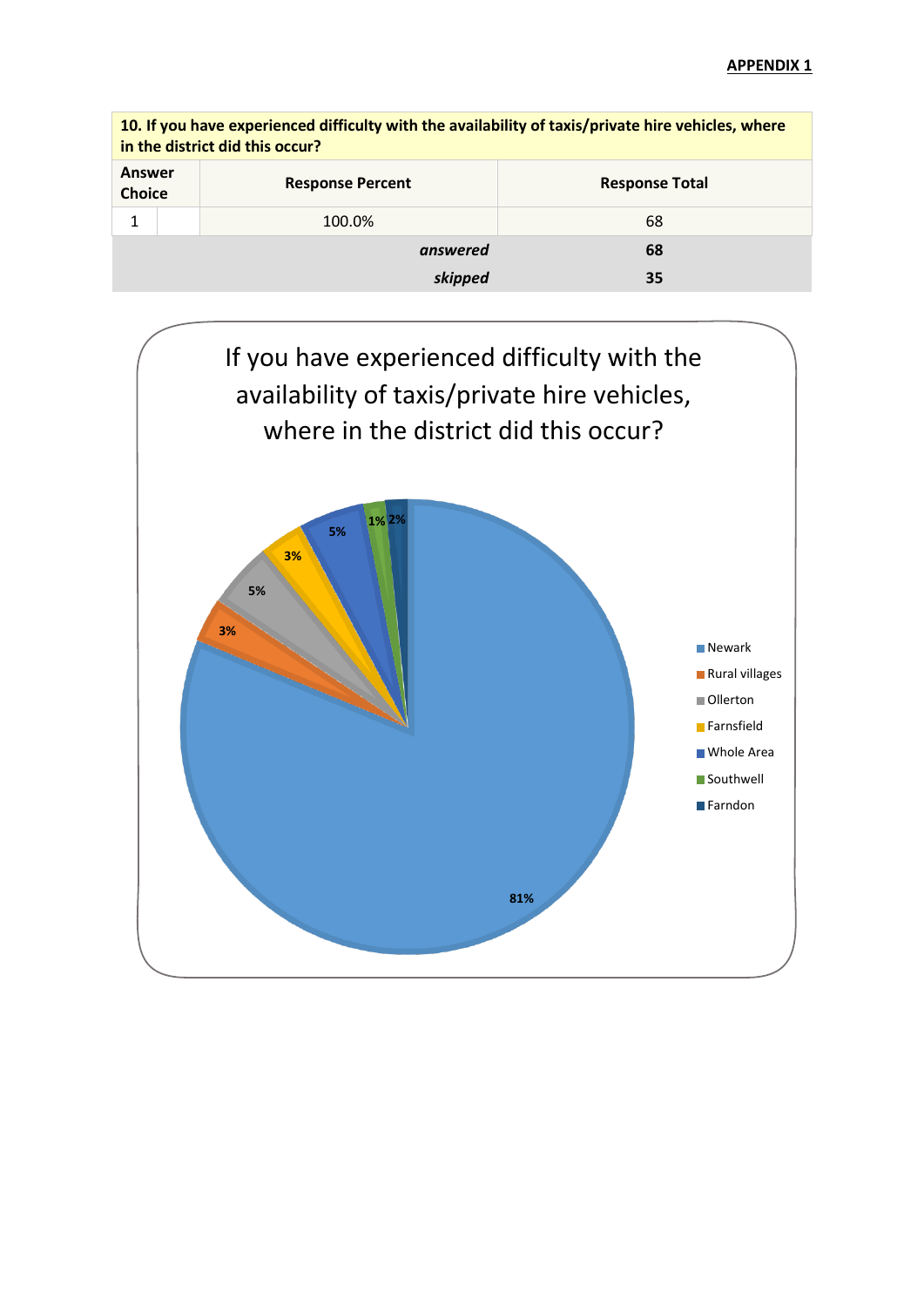|   | 11. How satisfied are you with the reliability of taxis/private hire vehicles that you have used? |          |     |  |  |
|---|---------------------------------------------------------------------------------------------------|----------|-----|--|--|
|   | <b>Answer Choice</b><br><b>Response Percent</b><br><b>Response Total</b>                          |          |     |  |  |
| 1 | Very satisfied                                                                                    | 31.1%    | 32  |  |  |
| 2 | Somewhat satisfied                                                                                | 22.3%    | 23  |  |  |
| 3 | Neither satisfied nor dissatisfied                                                                | 11.7%    | 12  |  |  |
| 4 | Somewhat dissatisfied                                                                             | 24.3%    | 25  |  |  |
| 5 | Very dissatisfied                                                                                 | 10.7%    | 11  |  |  |
|   |                                                                                                   | answered | 103 |  |  |
|   |                                                                                                   | skipped  | 0   |  |  |



| 12. Please provide comments as to why you have chosen the answer in the previous question |                         |                       |  |  |  |
|-------------------------------------------------------------------------------------------|-------------------------|-----------------------|--|--|--|
| Answer<br><b>Choice</b>                                                                   | <b>Response Percent</b> | <b>Response Total</b> |  |  |  |
|                                                                                           | 100.0%                  | 103                   |  |  |  |
|                                                                                           | answered                | 103                   |  |  |  |
|                                                                                           | skipped                 | 0                     |  |  |  |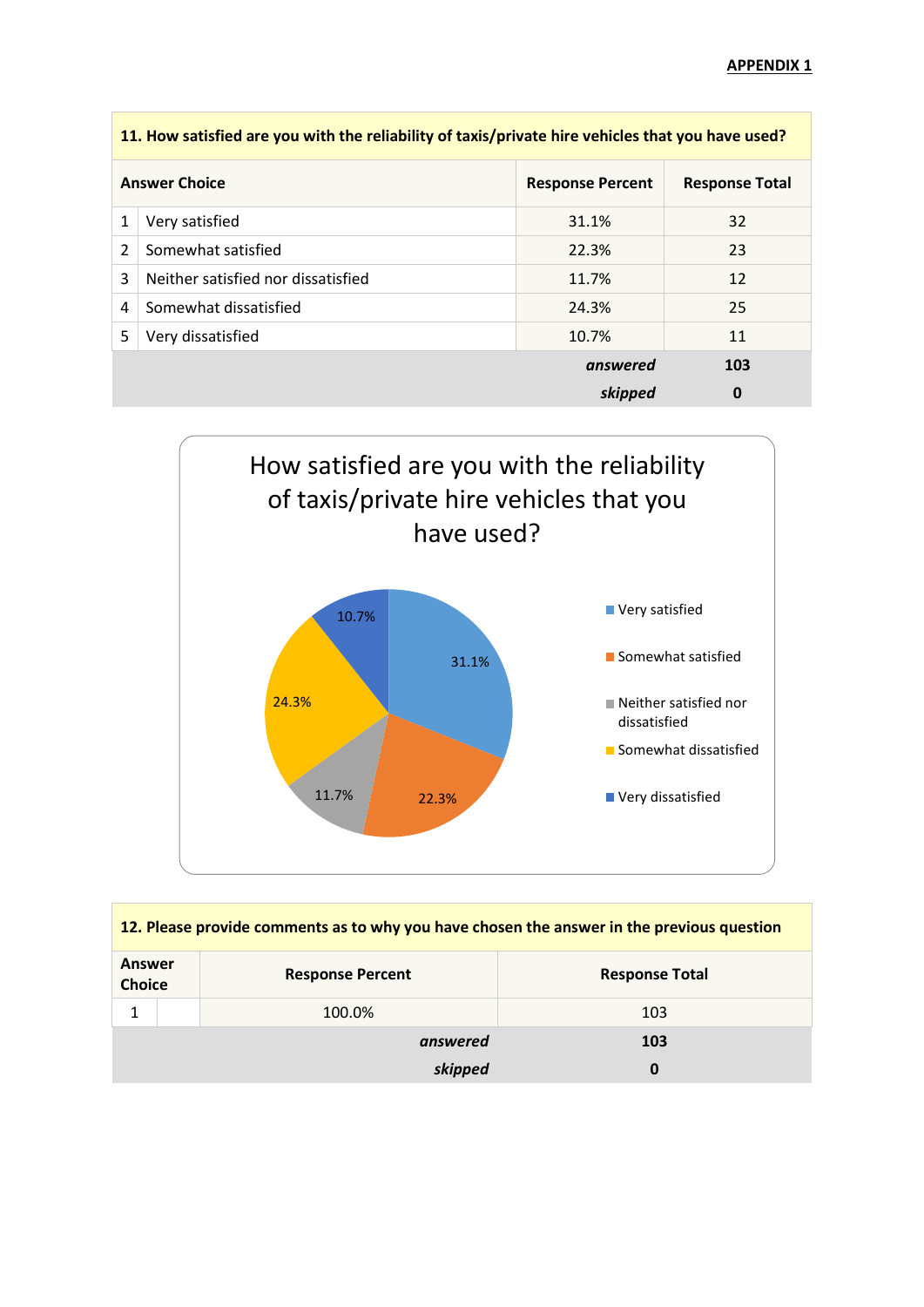|   | 13. How satisfied are you with the general condition of taxis/private hire vehicles that you have<br>used? |                       |     |  |  |
|---|------------------------------------------------------------------------------------------------------------|-----------------------|-----|--|--|
|   | <b>Answer Choice</b>                                                                                       | <b>Response Total</b> |     |  |  |
| 1 | Very satisfied                                                                                             | 44.7%                 | 46  |  |  |
| 2 | Somewhat satisfied                                                                                         | 26.2%                 | 27  |  |  |
| 3 | Neither satisfied nor dissatisfied                                                                         | 19.4%                 | 20  |  |  |
| 4 | Somewhat dissatisfied                                                                                      | 7.8%                  | 8   |  |  |
| 5 | Very dissatisfied                                                                                          | $\overline{2}$        |     |  |  |
|   |                                                                                                            | answered              | 103 |  |  |
|   |                                                                                                            | skipped               | 0   |  |  |

How satisfied are you with the general condition of taxis/private hire vehicles that you have



| 14. Please provide comments as to why you have chosen the answer in the previous question |              |                         |                       |  |
|-------------------------------------------------------------------------------------------|--------------|-------------------------|-----------------------|--|
| Answer<br><b>Choice</b>                                                                   |              | <b>Response Percent</b> | <b>Response Total</b> |  |
|                                                                                           |              | 100.0%                  | 103                   |  |
|                                                                                           |              | answered                | 103                   |  |
|                                                                                           | skipped<br>0 |                         |                       |  |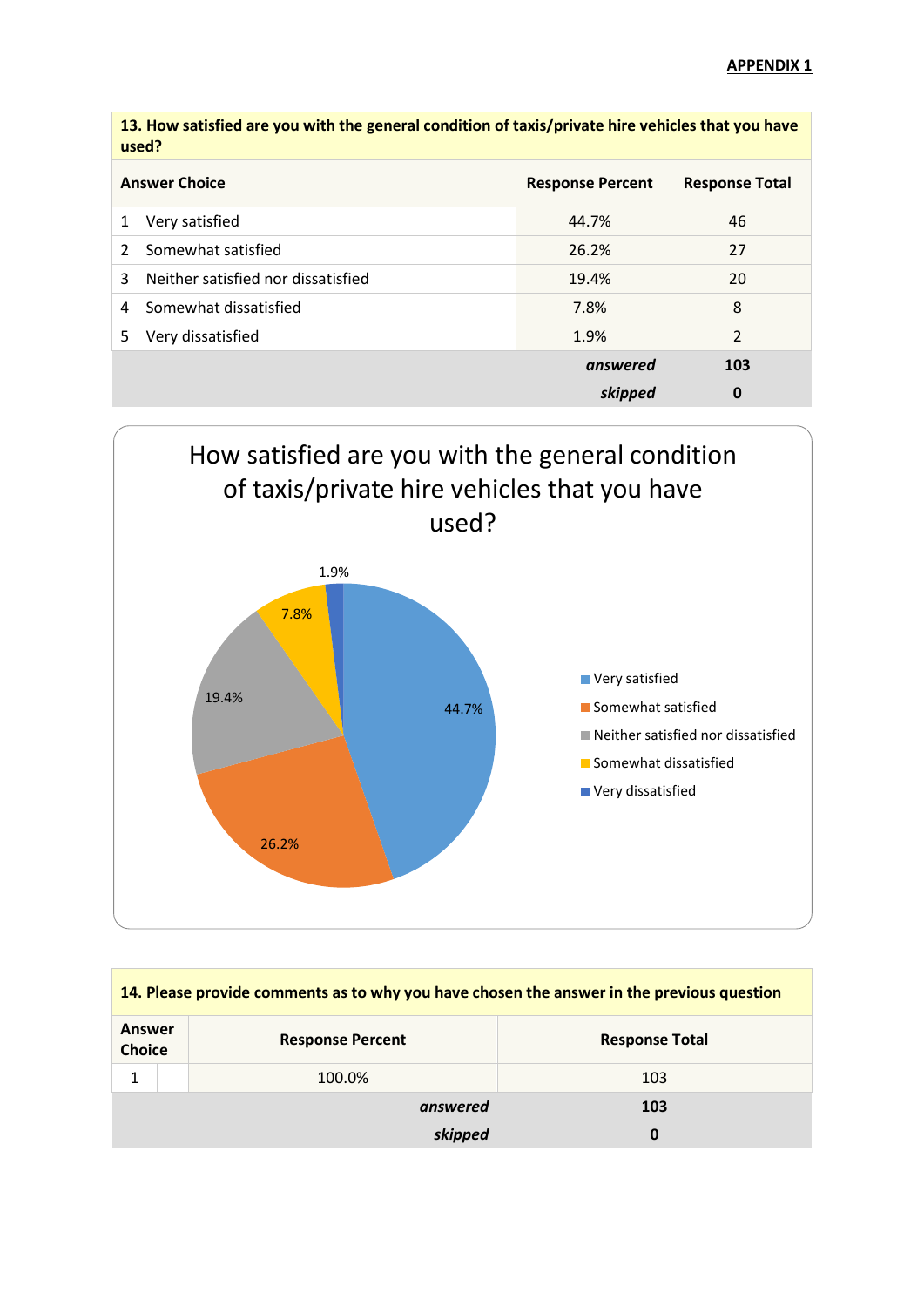|   | 15. How satisfied are you with the internal cleanliness of taxis/private hire vehicles that you<br>have used? |                       |    |  |
|---|---------------------------------------------------------------------------------------------------------------|-----------------------|----|--|
|   | <b>Answer Choice</b>                                                                                          | <b>Response Total</b> |    |  |
| 1 | Very satisfied                                                                                                | 49.5%                 | 51 |  |
| 2 | Somewhat satisfied                                                                                            | 24.3%                 | 25 |  |
| 3 | Neither satisfied nor dissatisfied                                                                            | 14.6%                 | 15 |  |
| 4 | Somewhat dissatisfied                                                                                         | 9.7%                  | 10 |  |
| 5 | Very dissatisfied                                                                                             | $\overline{2}$        |    |  |
|   |                                                                                                               | 103                   |    |  |
|   |                                                                                                               | 0                     |    |  |



| 16. Please provide comments as to why you have chosen the answer in the previous question |              |                         |                       |  |
|-------------------------------------------------------------------------------------------|--------------|-------------------------|-----------------------|--|
| Answer<br><b>Choice</b>                                                                   |              | <b>Response Percent</b> | <b>Response Total</b> |  |
|                                                                                           |              | 100.0%                  | 103                   |  |
|                                                                                           | answered     |                         | 103                   |  |
|                                                                                           | skipped<br>0 |                         |                       |  |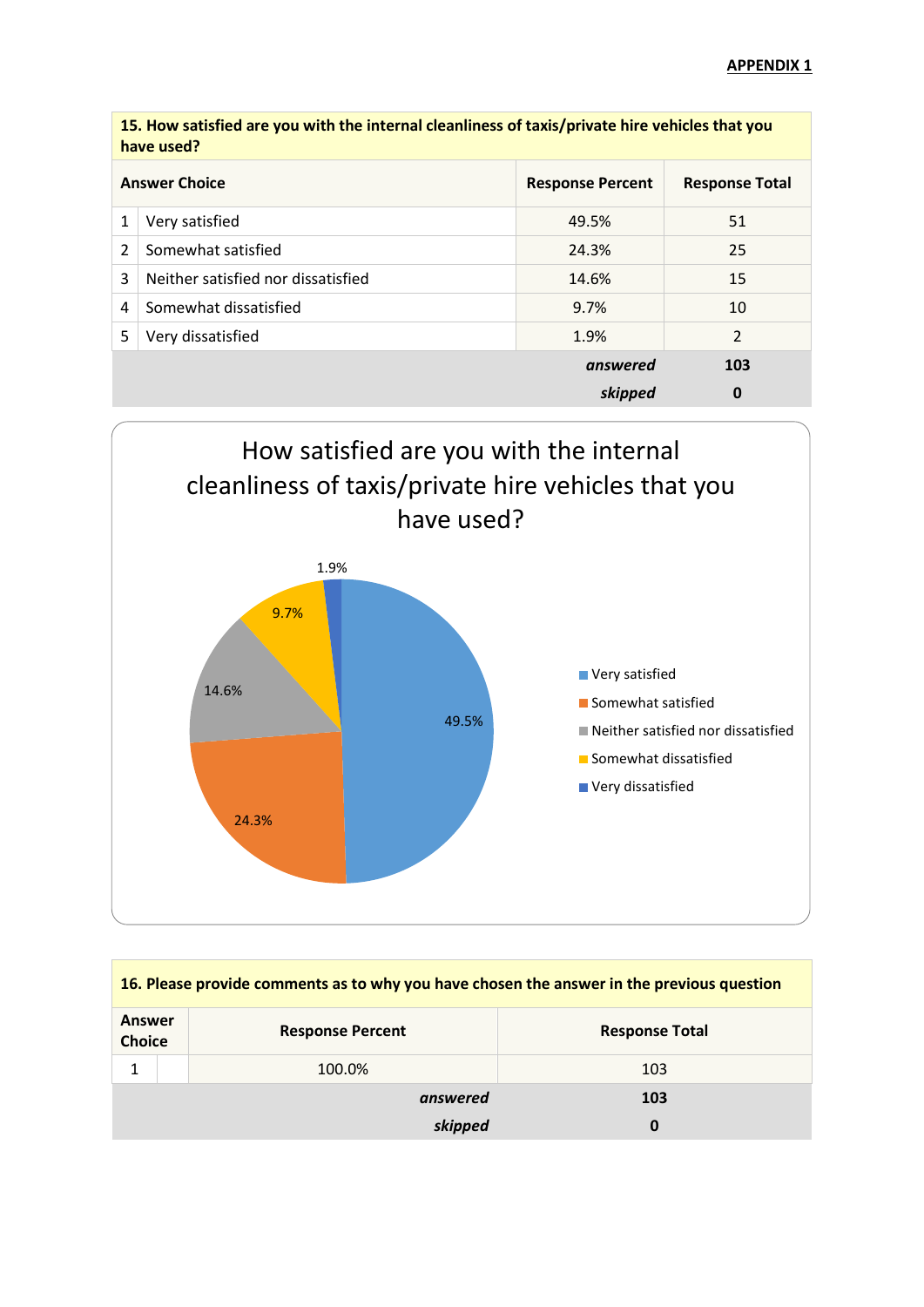| 17. Do you feel that taxi fares in the NSDC district are reasonable? |     |                         |                       |  |
|----------------------------------------------------------------------|-----|-------------------------|-----------------------|--|
| Answer<br><b>Choice</b>                                              |     | <b>Response Percent</b> | <b>Response Total</b> |  |
|                                                                      | Yes | 52.4%                   | 54                    |  |
|                                                                      | No  | 47.6%                   | 49                    |  |
|                                                                      |     | answered                | 103                   |  |
|                                                                      |     | skipped                 |                       |  |



| 18. Please provide comments as to why you have chosen the answer in the previous question |  |                         |                       |
|-------------------------------------------------------------------------------------------|--|-------------------------|-----------------------|
| <b>Answer Choice</b>                                                                      |  | <b>Response Percent</b> | <b>Response Total</b> |
|                                                                                           |  | 100.0%                  | 103                   |
|                                                                                           |  | answered                | 103                   |
|                                                                                           |  | skipped                 | 0                     |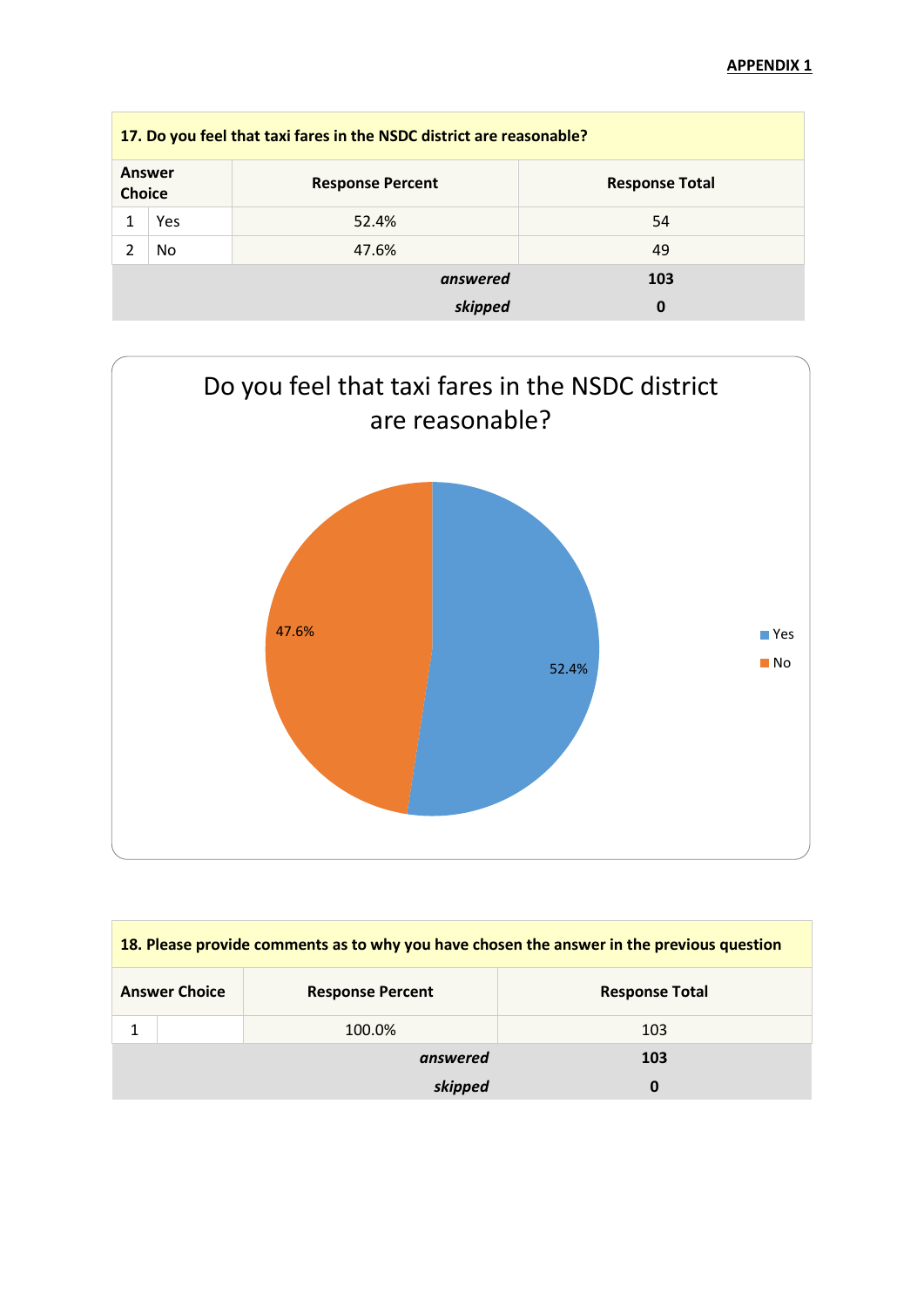| 19. Have you ever felt unsafe when taking a taxi/private hire vehicle? |     |                         |                       |  |
|------------------------------------------------------------------------|-----|-------------------------|-----------------------|--|
| Answer<br><b>Choice</b>                                                |     | <b>Response Percent</b> | <b>Response Total</b> |  |
|                                                                        | Yes | 16.5%                   | 17                    |  |
|                                                                        | No. | 83.5%                   | 86                    |  |
|                                                                        |     | answered                | 103                   |  |
|                                                                        |     | skipped                 |                       |  |



|   | 20. If you answered yes, why did you feel unsafe? |                         |                       |  |  |
|---|---------------------------------------------------|-------------------------|-----------------------|--|--|
|   | <b>Answer Choice</b>                              | <b>Response Percent</b> | <b>Response Total</b> |  |  |
| 1 | Standard of driving                               | 47.1%                   | 8                     |  |  |
| 2 | Condition of vehicle                              | 23.5%                   | 4                     |  |  |
| 3 | Attitude of the driver                            | 64.7%                   | 11                    |  |  |
| 4 | Other (please specify):                           | 17.6%                   | 3                     |  |  |
|   |                                                   | 17                      |                       |  |  |
|   |                                                   | 86                      |                       |  |  |

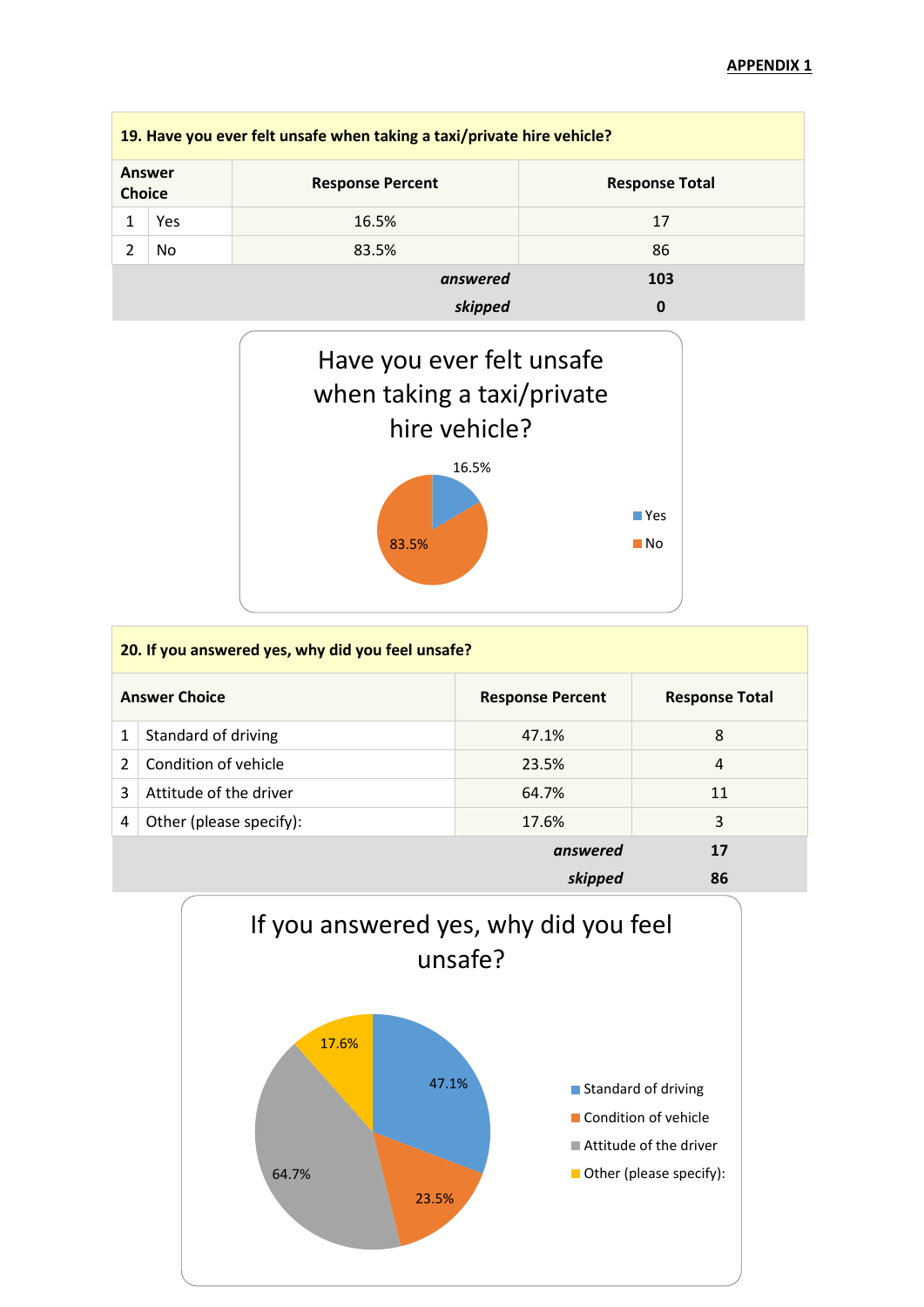|                                | 21. Are you aware that taxis licensed out of NSDC can operate in the district? |                         |                       |  |  |
|--------------------------------|--------------------------------------------------------------------------------|-------------------------|-----------------------|--|--|
| <b>Answer</b><br><b>Choice</b> |                                                                                | <b>Response Percent</b> | <b>Response Total</b> |  |  |
|                                | Yes                                                                            | 71.8%                   | 74                    |  |  |
|                                | No                                                                             | 28.2%                   | 29                    |  |  |
|                                |                                                                                | answered                | 103                   |  |  |
|                                |                                                                                | skipped                 |                       |  |  |



| 22. When hiring a taxi/private hire vehicle, do you check that they are licensed by NSDC? |     |                         |                       |  |
|-------------------------------------------------------------------------------------------|-----|-------------------------|-----------------------|--|
| Answer<br><b>Choice</b>                                                                   |     | <b>Response Percent</b> | <b>Response Total</b> |  |
|                                                                                           | Yes | 37.9%                   | 39                    |  |
|                                                                                           | No  | 62.1%                   | 64                    |  |
|                                                                                           |     | answered                | 103                   |  |
|                                                                                           |     | skipped                 | 0                     |  |

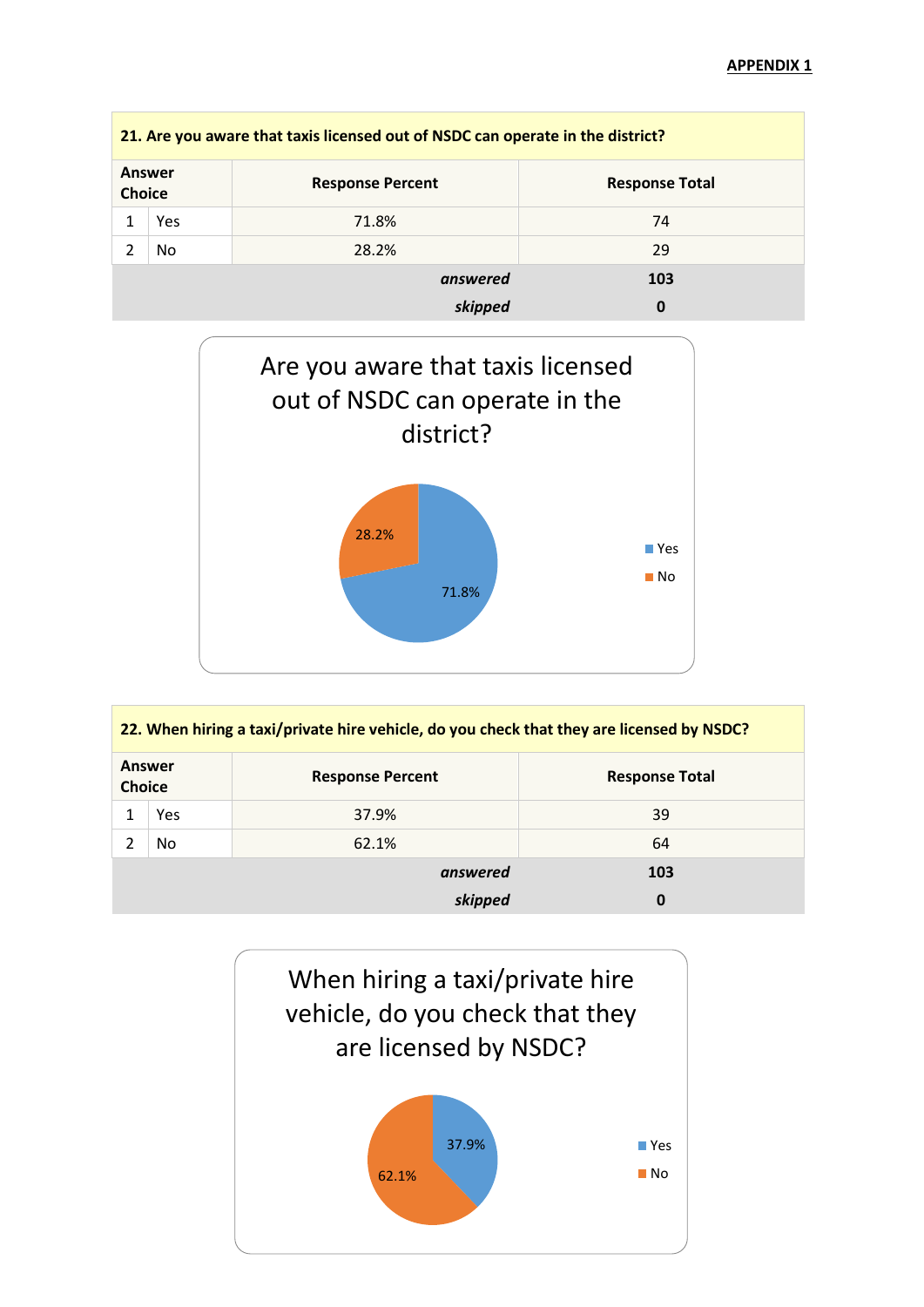| 23. Do you feel that you can recognise a NSDC licensed vehicle? |     |                         |                       |  |
|-----------------------------------------------------------------|-----|-------------------------|-----------------------|--|
| Answer<br><b>Choice</b>                                         |     | <b>Response Percent</b> | <b>Response Total</b> |  |
|                                                                 | Yes | 62.1%                   | 64                    |  |
|                                                                 | No  | 37.9%                   | 39                    |  |
|                                                                 |     | answered                | 103                   |  |
|                                                                 |     | skipped                 | 0                     |  |

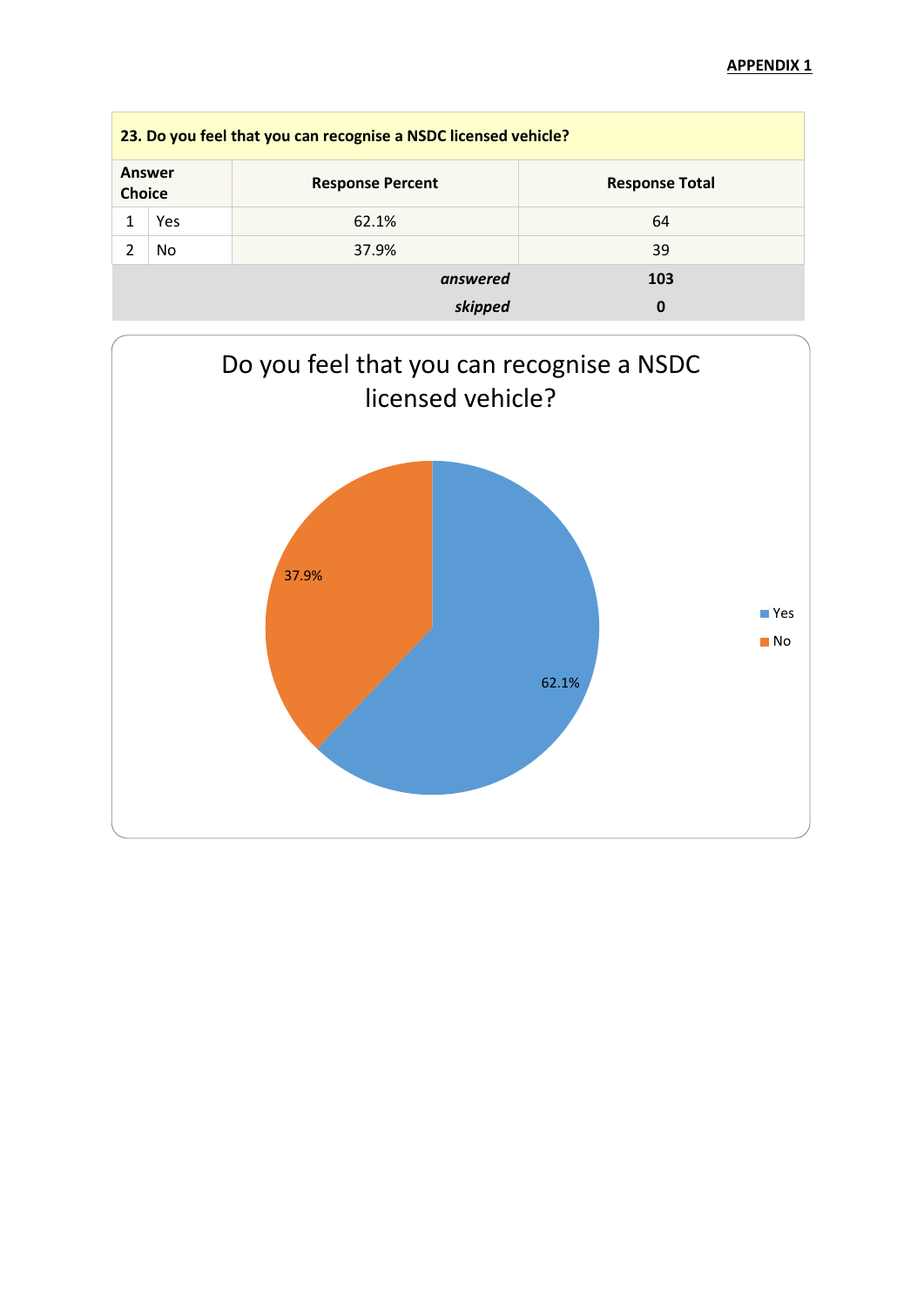| 24. Have you ever had the need to use a wheelchair accessible taxi? |     |                         |                       |  |
|---------------------------------------------------------------------|-----|-------------------------|-----------------------|--|
| <b>Answer</b><br><b>Choice</b>                                      |     | <b>Response Percent</b> | <b>Response Total</b> |  |
|                                                                     | Yes | 8.7%                    | 9                     |  |
|                                                                     | No  | 91.3%                   | 94                    |  |
|                                                                     |     | answered                | 103                   |  |
|                                                                     |     | skipped                 | 0                     |  |



| 25. If yes, was a wheelchair accessible vehicle readily available? |     |                         |                       |
|--------------------------------------------------------------------|-----|-------------------------|-----------------------|
| Answer<br><b>Choice</b>                                            |     | <b>Response Percent</b> | <b>Response Total</b> |
|                                                                    | Yes | 30.0%                   | 3                     |
|                                                                    | No. | 70.0%                   | 7                     |
|                                                                    |     | answered                | 10                    |
|                                                                    |     | skipped                 | 93                    |

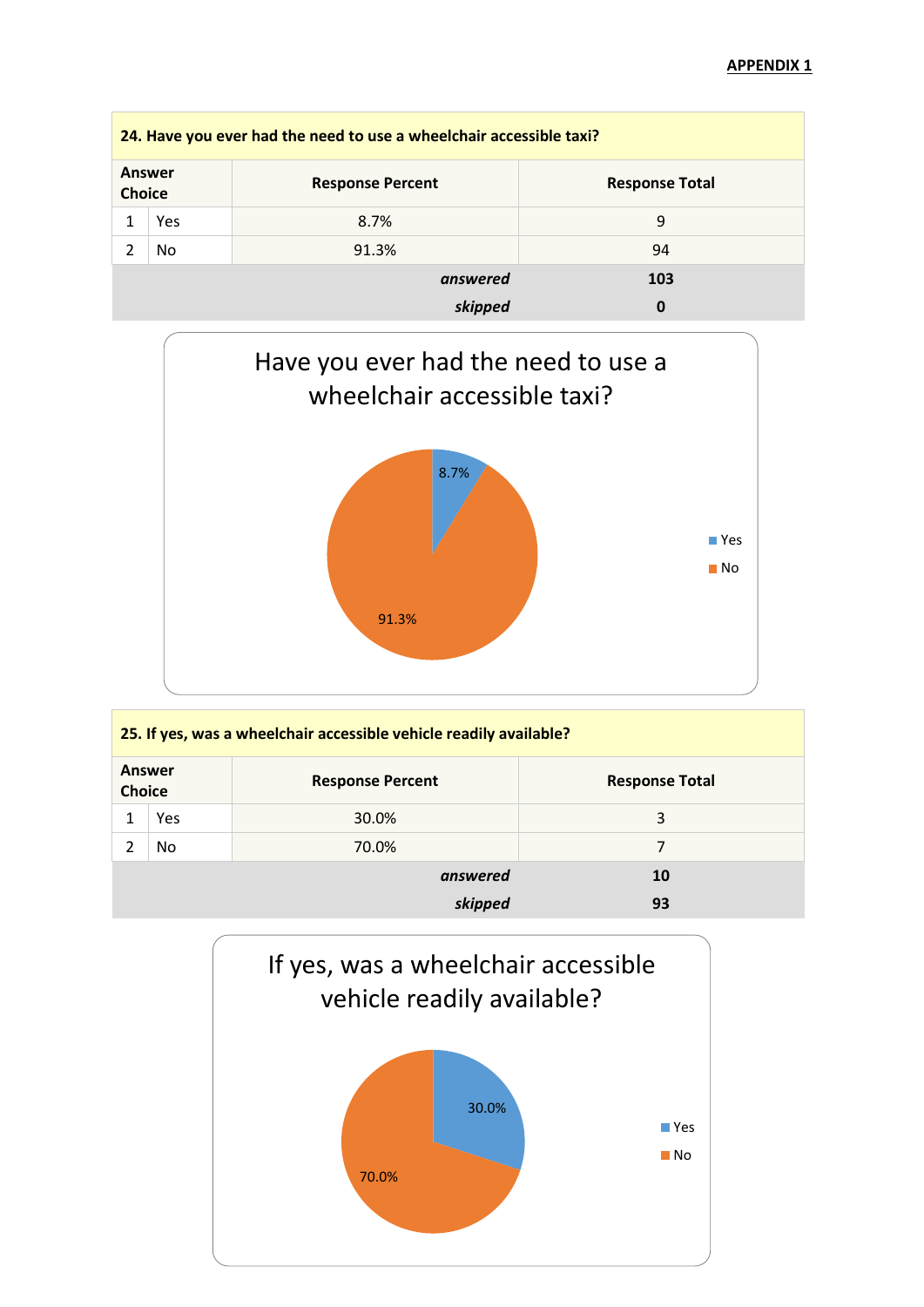| 26. How satisfied were you with your experience of using a wheelchair accessible taxi? |                                    |                         |                       |
|----------------------------------------------------------------------------------------|------------------------------------|-------------------------|-----------------------|
|                                                                                        | <b>Answer Choice</b>               | <b>Response Percent</b> | <b>Response Total</b> |
| 1                                                                                      | Very satisfied                     | 20.0%                   | 2                     |
| $\overline{2}$                                                                         | Somewhat satisfied                 | 20.0%                   | 2                     |
| 3                                                                                      | Neither satisfied nor dissatisfied | 20.0%                   | 2                     |
| 4                                                                                      | Somewhat dissatisfied              | 20.0%                   | $\overline{2}$        |
| 5                                                                                      | Very dissatisfied                  | 20.0%                   | $\mathcal{P}$         |
|                                                                                        |                                    | answered                | 10                    |
|                                                                                        |                                    | skipped                 | 93                    |



| 27. Please provide comments as to why you have chosen the answer in the previous question |                         |                       |  |
|-------------------------------------------------------------------------------------------|-------------------------|-----------------------|--|
| Answe<br><b>Choice</b>                                                                    | <b>Response Percent</b> | <b>Response Total</b> |  |
|                                                                                           | 100.0%                  | 10                    |  |
|                                                                                           | answered                | 10                    |  |
|                                                                                           | skipped                 | 93                    |  |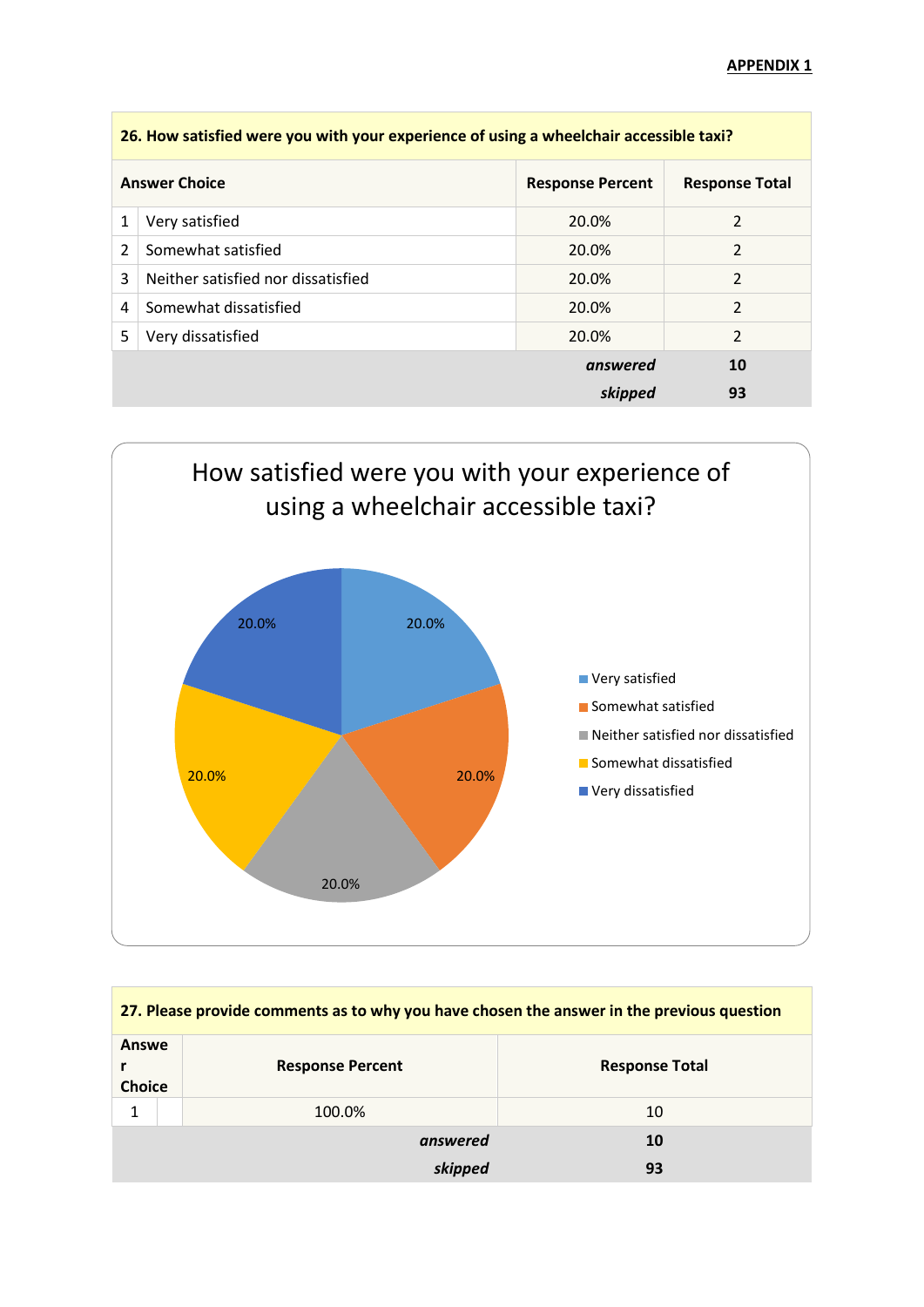| 28. Who would you complain to if you had a problem with a taxi? |                         |                         |                       |
|-----------------------------------------------------------------|-------------------------|-------------------------|-----------------------|
|                                                                 | <b>Answer Choice</b>    | <b>Response Percent</b> | <b>Response Total</b> |
| 1                                                               | Taxi driver             | 20.4%                   | 21                    |
| 2                                                               | Taxi company            | 71.8%                   | 74                    |
| 3                                                               | <b>NSDC Licensing</b>   | 40.8%                   | 42                    |
| 4                                                               | Police                  | 11.7%                   | 12                    |
| 5                                                               | Other (please specify): | 9.7%                    | 10                    |
|                                                                 |                         | answered                | 103                   |
|                                                                 |                         | skipped                 | 0                     |